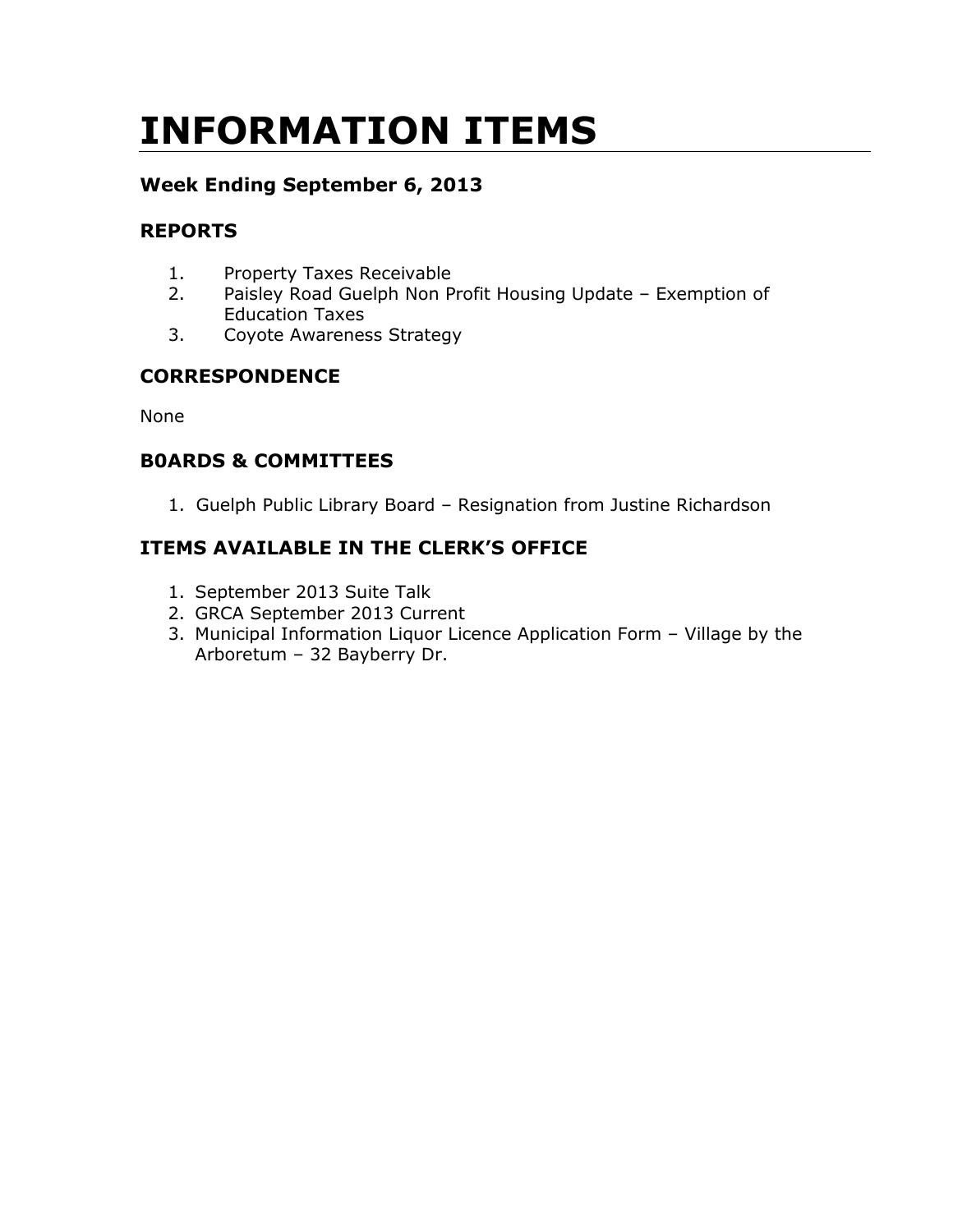

TO City Council

SERVICE AREA Finance and Enterprise Services

DATE September 5, 2013

SUBJECT Property Taxes Receivable

REPORT NUMBER FIN-13-38

## EXECUTIVE SUMMARY

#### SUMMARY OF REPORT

To provide an analysis of the tax collection and arrears experiences of the City of Guelph as at June 30, 2013.

#### KEY FINDINGS

As at June 30, 2013, our collection experiences are slightly higher from the same period in time last year resulting in a lower percentage of taxes receivable outstanding. The taxes receivable as a percentage of taxes levied decreased from 5.3% in 2012 to 3.6%. This is reflective of the economic financial health of the taxpayers of Guelph. Enhanced payment options and collection procedures have also contributed to the reduction in arrears.

#### FINANCIAL IMPLICATIONS

Tax arrears are an important indicator considered by Standard and Poor's in arriving at a credit rating. Guelph's arrears continue to be favourable to the City's credit rating.

#### BACKGROUND

This report contains an analysis of taxes receivable as at June 30, 2013.

This analysis reflects the collection statistics for the current and prior four years. This analysis may be used as a guide in assessing the financial health of the City and is an indicator of the willingness and ability of taxpayers to meet their property tax responsibilities. The level of tax arrears is also an important indicator of liquidity to credit rating agencies.

#### REPORT

Schedule A attached provides a summary of taxes receivable as at June 30th for the past five years. The schedule reflects collections from the first three of the four instalments due in 2013. It also indicates the taxes levied, the amount of taxes in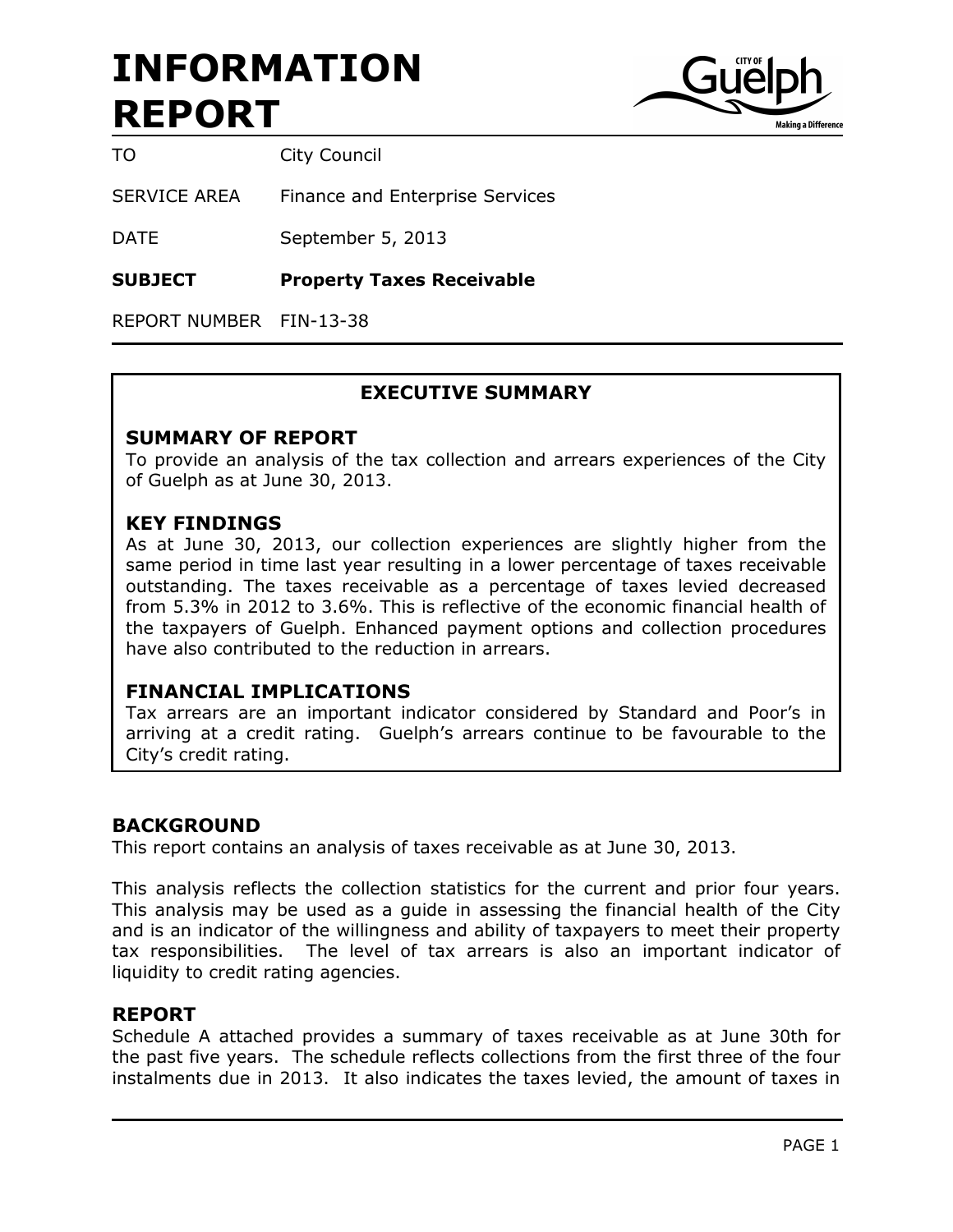

arrears as well as taxes collected, including the collection of prior years and year over year comparisons.

Taxes levied to date (including assessment growth and education taxes) increased from \$175,306,276 to \$182,606,523 reflecting an increase of \$7,300,247 or 4.16%. Collections have increased by \$9,198,401 representing 98.28% of taxes levied versus 97.12% for the same period last year.

The taxes receivable as a percentage of taxes levied at 2012 year end were 2.4%. Current patterns and historical trends indicate this number may remain consistent or decrease slightly at year end.

There were  $4,120$  arrears notice sent out following the June  $28<sup>th</sup>$ , 2013 due date in comparison to 3,953 in 2012. Residential properties continue to account for approximately 98% of the total number of arrears with commercial/industrial properties remaining constant at 2%.

Penalty and interest revenue for the first 6 months remains fairly constant at \$588,744 as compared to \$588,577 for the same period in 2012.

Write-offs are slightly lower from same period in time as last year. This does not represent a true comparison as there are a number of backlog appeals to process. It is anticipated that total write-offs will be similar to last year (\$1.8M).

The City currently has 9,083 taxpayers enrolled in the Monthly pre-authorized payment plan – up from 8,862 at June  $30<sup>th</sup>$ , 2012. This represents an increase of 221 taxpayers or 2.49%. The Due date pre-authorized payment plan has decreased from 3,316 to 3,285 or .93%. The arrears plan for those taxpayers who are more than one year in arrears remains fairly consistent with 18 taxpayers as compared to 14 last year.

The City currently has 9 properties in the tax registration process, down from 14 at the same time period last year. These properties will have one year from date of registration to pay all taxes and associated costs before the property will be sold. There have been no tax sales in recent years. Owners will find a way to pay to protect their investment before the one year expiry date.

Staff will continue to enforce collection procedures in an effort to reduce arrears over the balance of the year. The penalty rate charged by the City is higher than bank rates and an incentive to ratepayers to seek alternative financing arrangements. Staff is continuing the practice of working with individuals and offering suitable payment arrangements to ensure payment in full by year end. Close attention will be made to these accounts throughout the balance of the year to be aware of any trends that may occur. Arrears notice will continue to be mailed on a monthly basis and follow-up by telephone and letters will continue.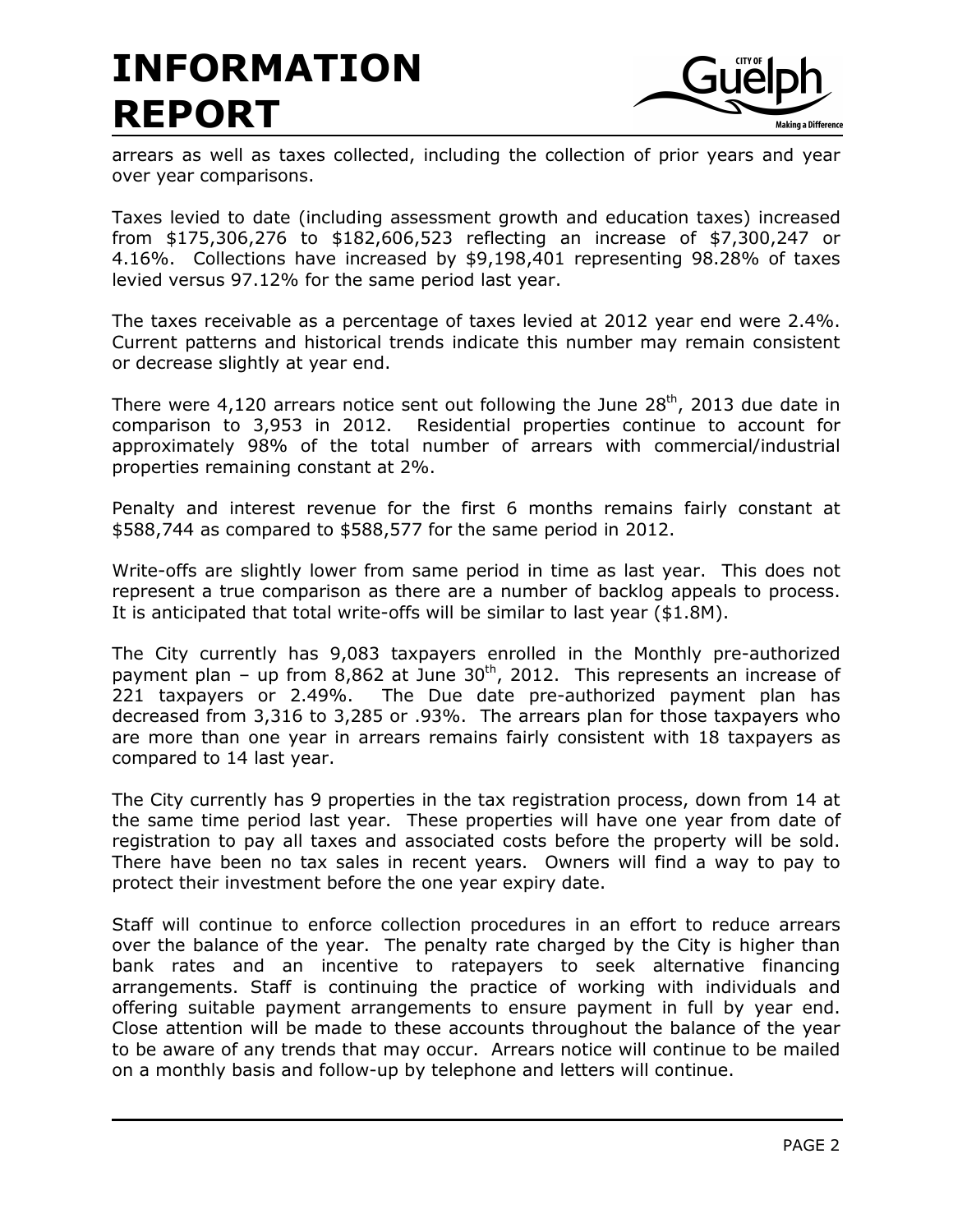

# CORPORATE STRATEGIC PLAN

- 2.2 Deliver public services better
- 2.3 Ensure accountability, transparency and engagement

# ATTACHMENTS

ATT-1 Schedule A

"original signed by Gail Nisbet"

#### Report Author

Gail Nisbet Manger of Taxation and Revenue

\_\_\_\_\_\_\_\_\_\_\_\_\_\_\_\_\_\_\_\_\_\_\_\_\_\_

"original signed by Katrina Power" "original signed by Al Horsman"

Katrina Power **Al Horsman**, 519-822-1260 ext 2289] 519-822-1260 ext 5606 katrina.power@guelph.ca al.horsman@guelph.ca

# $\overline{\phantom{a}}$  , and the contract of the contract of the contract of the contract of the contract of the contract of the contract of the contract of the contract of the contract of the contract of the contract of the contrac Approved By **Recommended By**

General Manger, Finance **Executive Director Finance & Enterprises, CFO**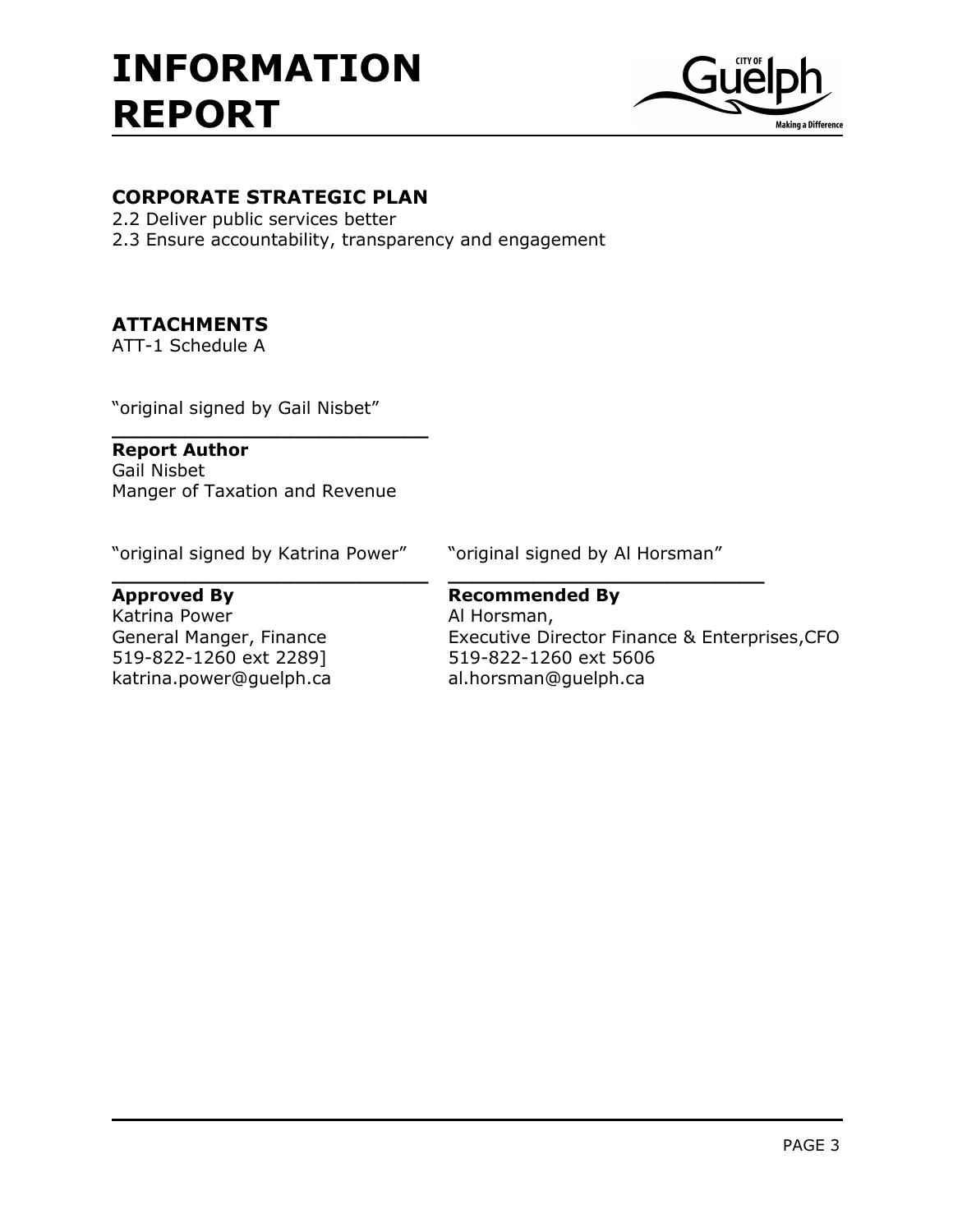



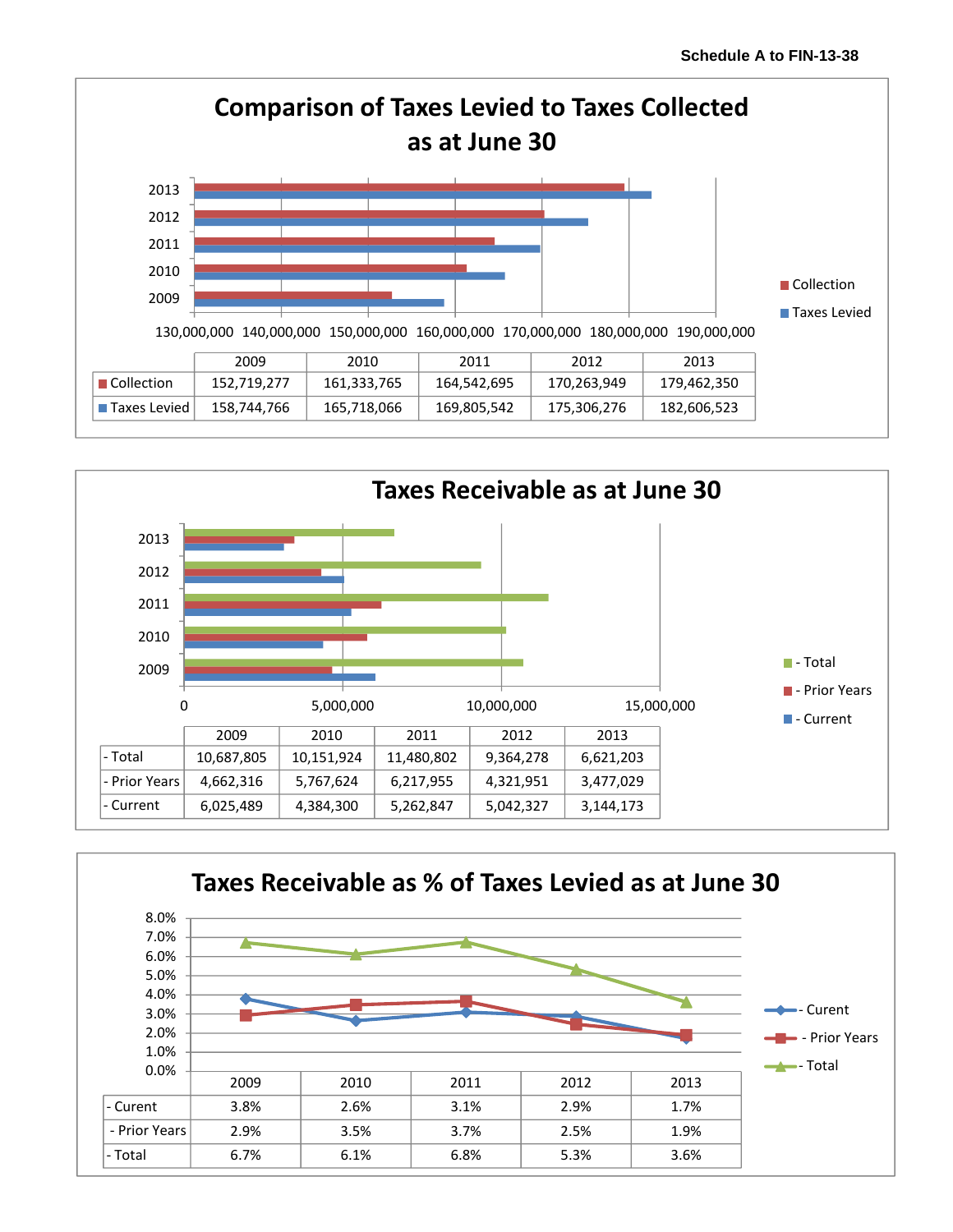

TO City Council

SERVICE AREA Finance & Enterprise Services

DATE September 4, 2013

#### SUBJECT Paisley Road Guelph Non Profit Housing Update – Exemption of Education Taxes

REPORT NUMBER FIN-13-39

# EXECUTIVE SUMMARY

#### SUMMARY OF REPORT

To provide an overview of the status of Guelph Non-Profit Housing Corporation's (GNPHC) request for an exemption of education taxes through to the end of December 31, 2025.

#### KEY FINDINGS

Under Section 110(9) of the Municipal Act, 2001, the City of Guelph is not able to exempt education taxes as defined by existing legislation as it is not the Consolidated Municipal Service Manager for this service.

## FINANCIAL IMPLICATIONS

There are no financial implications resulting from this report.

#### BACKGROUND

In April, 2005, City of Guelph Council agreed to exempt the Paisley Road project from municipal taxes for 10 years and waived the building permit and site plan application fees and provided a full exemption of development charges subject to certain agreements being met.

On April 26, 2011, Council received Finance report FIN-11-15 Guelph Non-Profit Housing Corporation Tax Exemption Request for information. At that meeting, Council also passed the following resolutions:

AND THAT Guelph Non-Profit Housing Corporation's request or exemption of education taxes be deferred pending further investigation and discussion with the County of Wellington and the Ministry of Municipal Affairs and Housing;

AND THAT Guelph Non-Profit Housing Corporation's request to extend the current tax exemption to the end of December 31, 2025 be approved and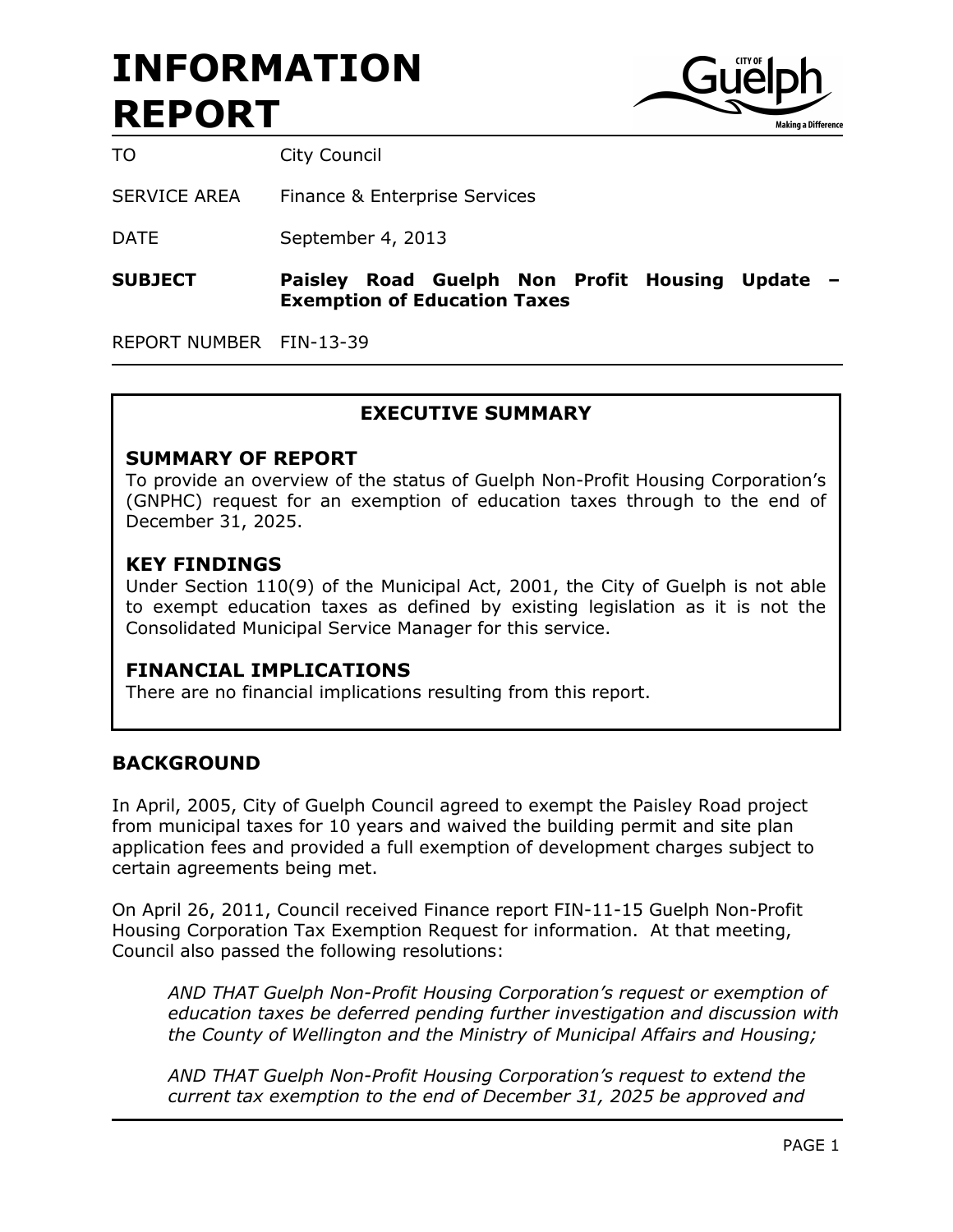

that the requirement to remain an affordable housing project and owned by the Guelph Non-Profit Housing Corporation.

In response to the April 26, 2011 Council resolution, County and City staff met to discuss the matter of exempting the education taxes and the following conclusion was outlined in the November 9, 2011 County of Wellington staff report to its Social Services Committee explaining that the legislative provisions in Section 110(9) of the Municipal Act, 2001 would prevent the City from exempting taxes for education purposes. In their Committee Report, the County staff also made the following resolution:

"THAT Wellington County Council request the Minister of Minister of Affairs and Housing to amend section 110(9) of the Municipal Act, 2001 to allow for an exemption of education taxes for housing facilities located in any municipality that has not entered into an agreement under section 110 with respect to the capital facilities and that contains all or part of the land on which the capital facilities are or will be located"

County staff approached the Ministry per the resolution. However, to date no amendments have been made to section 110(9) of the Municipal Act.

On July 25, 2013 the City Clerk's Office received a letter from Guelph Non-Profit Housing Corporation requesting an update concerning the status of their request that the City exempt education taxes through to the end of December 31, 2025.

As described above, the City has taken all actions necessary per the previous resolutions of Council and remains restricted by statute for providing any exemptions for education taxes.

## REPORT

At the time of this report, there has been no amendment made to Section 110(9) of the Municipal Act, 2001. Due to existing legislative provisions, Guelph City Council is not able to exempt taxes for education purposes for Paisley Place.

## CORPORATE STRATEGIC PLAN

2.3 Ensure accountability, transparency and engagement

## DEPARTMENTAL CONSULTATION

Community and Social Services

## COMMUNICATIONS

This is an information report and as such no communications plan has been developed.

# ATTACHMENTS

None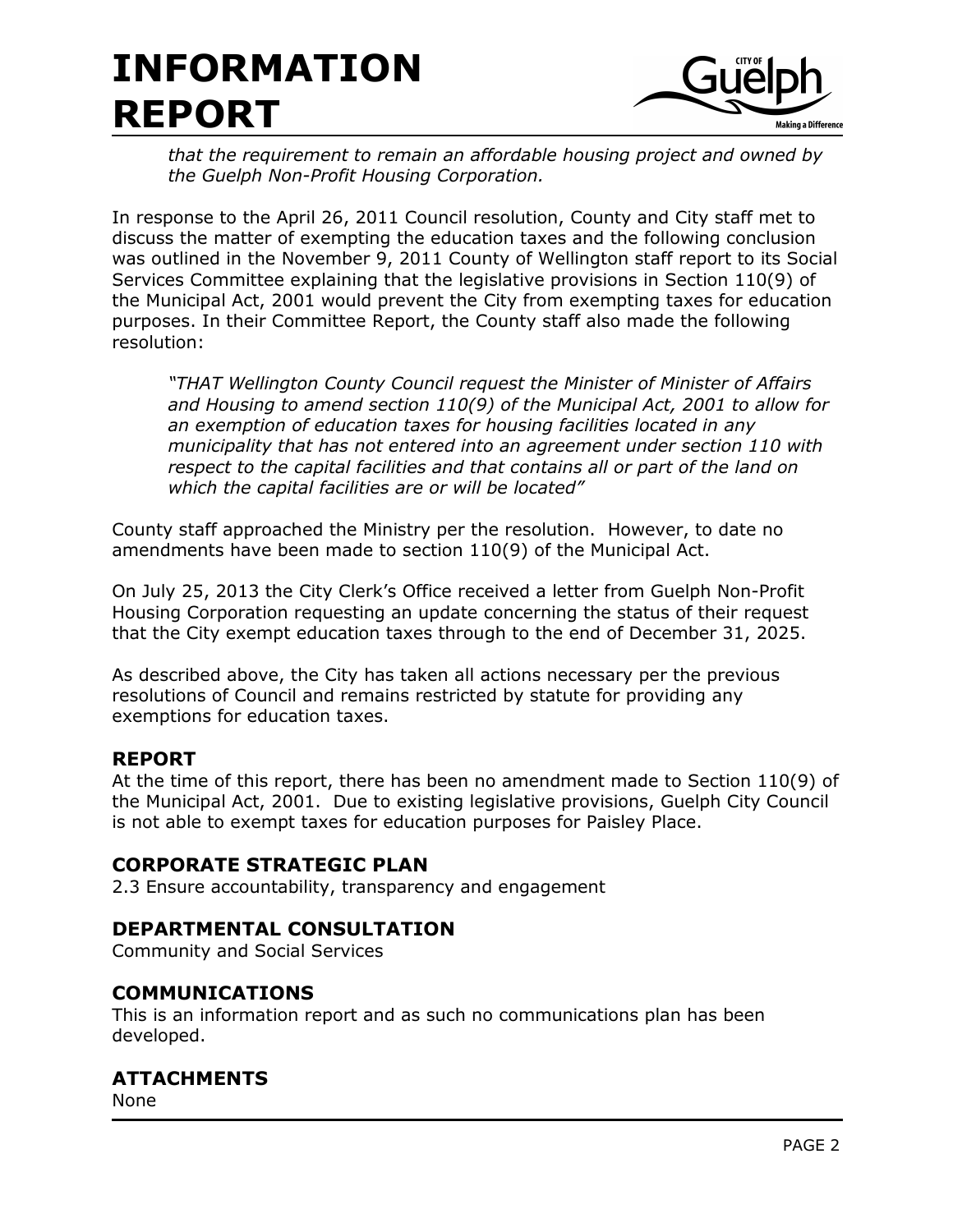\_\_\_\_\_\_\_\_\_\_\_\_\_\_\_\_\_\_\_\_\_\_\_\_\_\_



"original signed by Sarah Purton"

# Report Author

Sarah Purton Manager, Financial Planning and Budgets

"original signed by Al Horsman"

 $\overline{\phantom{a}}$  , and the set of the set of the set of the set of the set of the set of the set of the set of the set of the set of the set of the set of the set of the set of the set of the set of the set of the set of the s

# Recommended By

Al Horsman Executive Director, Finance and Enterprise and City Treasurer 519-822-1260 ext 5606 al.horsman@guelph.ca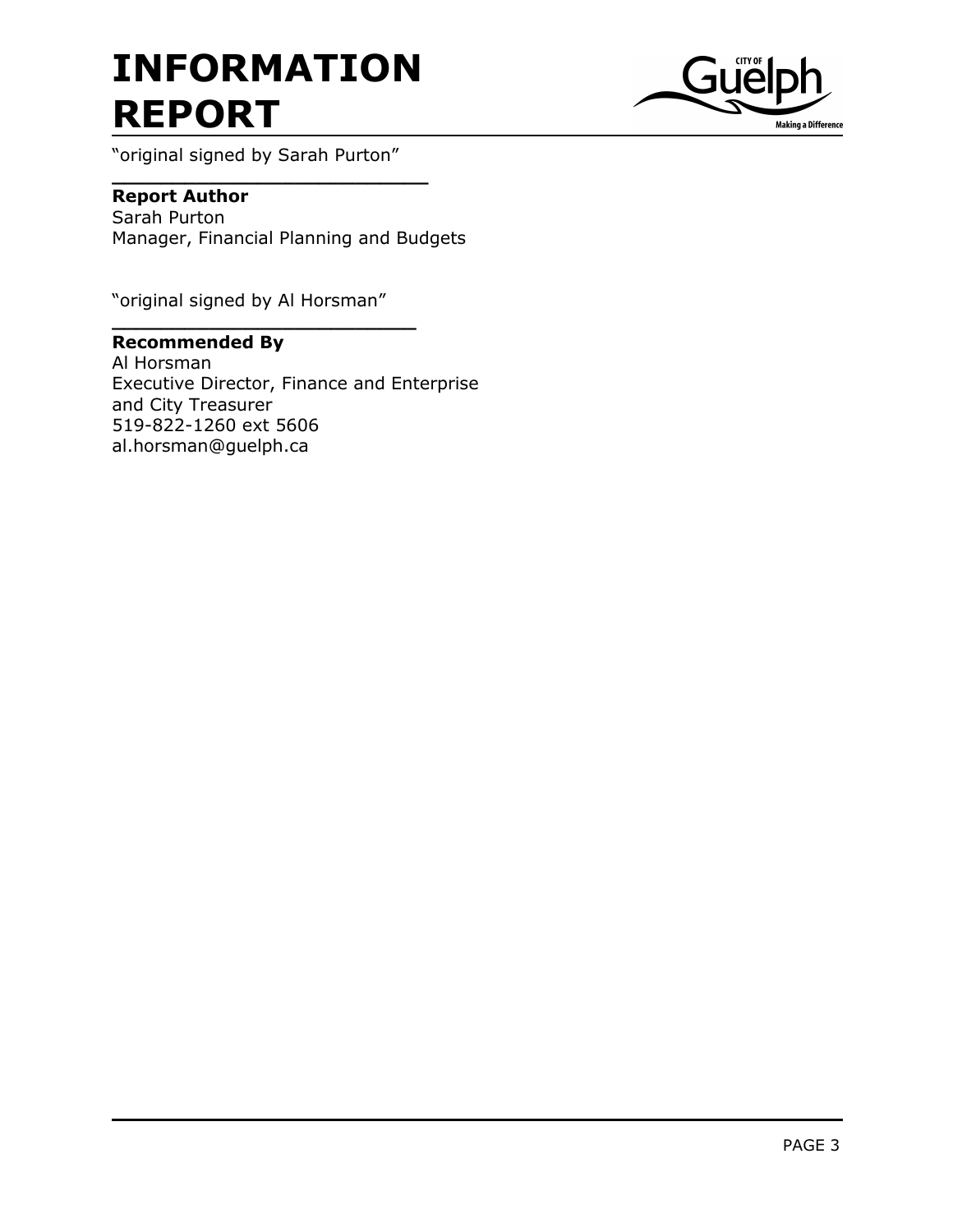

TO City Council

SERVICE AREA Bylaw Compliance, Security and Licensing

DATE September 6, 2013

SUBJECT Coyote Awareness Strategy

REPORT NUMBER OTES101331

## EXECUTIVE SUMMARY

#### SUMMARY OF REPORT

This report is to provide background information with respect to coyotes and to advise of an initiative to further promote public education and awareness.

#### KEY FINDINGS

Similar to other Ontario municipalities, coyotes are commonly observed within the City of Guelph and these sightings have caused concern for residents.

### FINANCIAL IMPLICATIONS

The financial impact of this public education and awareness campaign is nominal and will be funded by the Bylaw Compliance, Security and Licensing Department's approved 2013 budget.

#### BACKGROUND

Over the past few years, the City of Guelph and the Guelph Humane Society have been made aware of the increased presence and activities of coyotes in residential and non-residential areas of the City. Staff are also aware of a number of municipalities in Ontario, especially those in southern Ontario that have experienced similar increased coyote sightings.

In 2012 to address public concern regarding coyote sightings staff created a coyote education and awareness campaign. This campaign developed in conjunction with the Guelph Humane Society and Communications staff, included news releases, informational advertisements and correspondence distributed through all local elementary schools. The intent of the campaign was to provide information to the public as to what actions could or should be taken, if a coyote was encountered.

Recently, members of the public have requested further action be taken to address the number coyotes within the City of Guelph.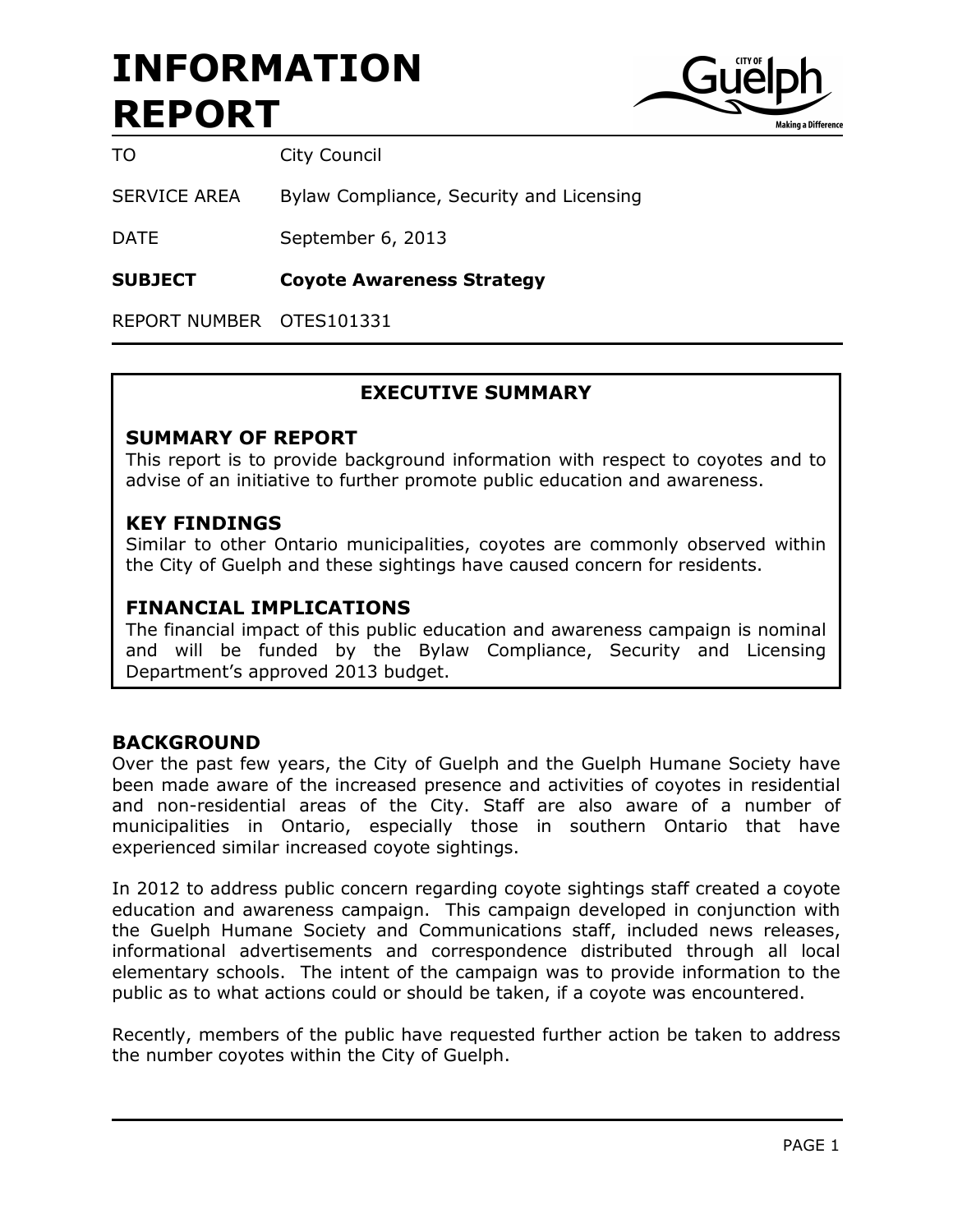

## REPORT

Although a coyote awareness educational campaign was conducted in 2012 and continues in 2013, public concerns regarding coyotes continue to be received. Further the public has requested further action beyond education be considered.

While Provincial Legislation does allow for property owners including the City to remove problem wildlife from their property through hunting, it is staff's opinion that hunting within public areas of the City is not a safe or effective option.

The use of traps to remove coyotes from an area is another option that may be considered, however it is not an effective means to address the issue. Legally, once a coyote is trapped, the animal must be either released within the same area or destroyed. For those coyotes which are released, the animal often returns to where they were captured. When trapped coyotes are destroyed, research indicates the remaining coyotes will simply increase their litters or expand their range of coverage to off-set the decreased number of coyotes within an area.

In contrast to the trapping or hunting, the removal of potential food sources from residential areas seems to be the most effective means to reduce the number of coyote interactions. The removal of potential food sources can be accomplished through such means such as yard maintenance and monitoring of pets when outdoors.

Given this information, in staff's opinion, public awareness and education continues to be key to the reduction of coyote interaction. To further our public awareness initiative, in September, staff in conjunction with Coyote Watch Canada, will hold two public information and education sessions on coyotes. Coyote Watch Canada, a volunteer organization has successfully assisted a number of municipalities in Ontario with their coyote awareness initiatives.

The public sessions will be held at City Hall in the evening and will provide information to the public on controlling coyotes and will provide the public opportunity to raise questions.

Following these sessions, Coyote Watch Canada will also review our Department and the Humane Society's current procedures with respect to coyotes and provide suggestions for improvement.

## CORPORATE STRATEGIC PLAN

This initiative supports the Corporate Strategic plan by:

- 2.2 Deliver public services better
- 3.1 Ensure a well designed, safe, inclusive, appealing and sustainable city
- 3.3 Strengthen citizen and stakeholder engagement and communications